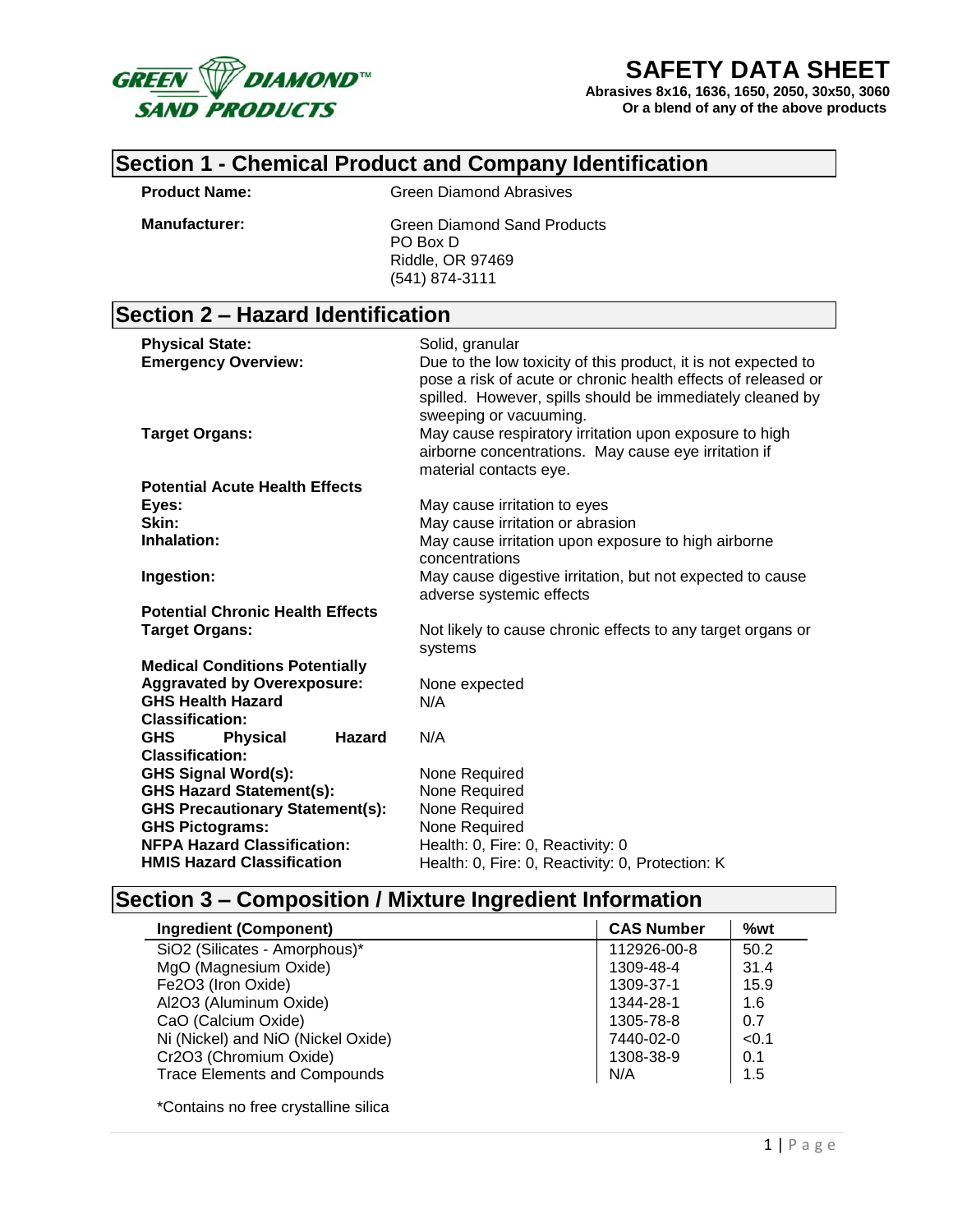

# **Section 4 – First Aid Measures**

| Inhalation:          | Remove from exposure situation and move to fresh air. Seek<br>medical attention if symptoms persist.                                                                                  |
|----------------------|---------------------------------------------------------------------------------------------------------------------------------------------------------------------------------------|
| Eye Contact:         | Flush eyes with large amounts of water for 15 minutes.<br>Remove contact lenses, hold eyelids open to ensure thorough<br>flushing. Seek medical attention if eye damage is suspected. |
| <b>Skin Contact:</b> | Wash or brush material off skin. If irritation occurs, seek<br>medical attention.                                                                                                     |
| Ingestion:           | If person is conscious, give large quantity of water and induce<br>vomiting; however, never attempt to make an unconscious<br>person drink or vomit. Get immediate medical attention. |

# **Section 5 – Fire-Fighting Measures**

| <b>Flammability:</b>               | Non-Flammable, Non-Combustible |
|------------------------------------|--------------------------------|
| <b>Flash Point:</b>                | N/A                            |
| <b>Flash Point Method:</b>         | N/A                            |
| <b>Auto-ignition Temperature:</b>  | Not Established                |
| LEL:                               | N/A                            |
| UEL:                               | N/A                            |
| <b>Extinguishing Media:</b>        | N/A                            |
| <b>Products of Combustion:</b>     | None                           |
| <b>Fire-Fighting Instructions:</b> | None                           |
| <b>Fire-Fighting Equipment:</b>    | None                           |

# **Section 6 – Accidental Release Measures**

| <b>Spill and Leak Procedure:</b> | Clean spills with broom, vacuum cleaner, shovel or scoop.<br>Although the toxicity of this product is extremely low, it is<br>advisable to minimize the creation of airborne dust. |  |  |
|----------------------------------|------------------------------------------------------------------------------------------------------------------------------------------------------------------------------------|--|--|
| <b>Containment:</b>              | Contain spilled material in an appropriate container.                                                                                                                              |  |  |
| <b>Regulatory Requirements:</b>  | Dispose of waste material in accordance with federal, state and<br>local solid waste disposal regulations and requirements.                                                        |  |  |

# **Section 7 – Handling and Storage**

| <b>Handling Precautions:</b> | Avoid generating excessive airborne dust. |
|------------------------------|-------------------------------------------|
| <b>Storage Requirements:</b> | No special storage requirements.          |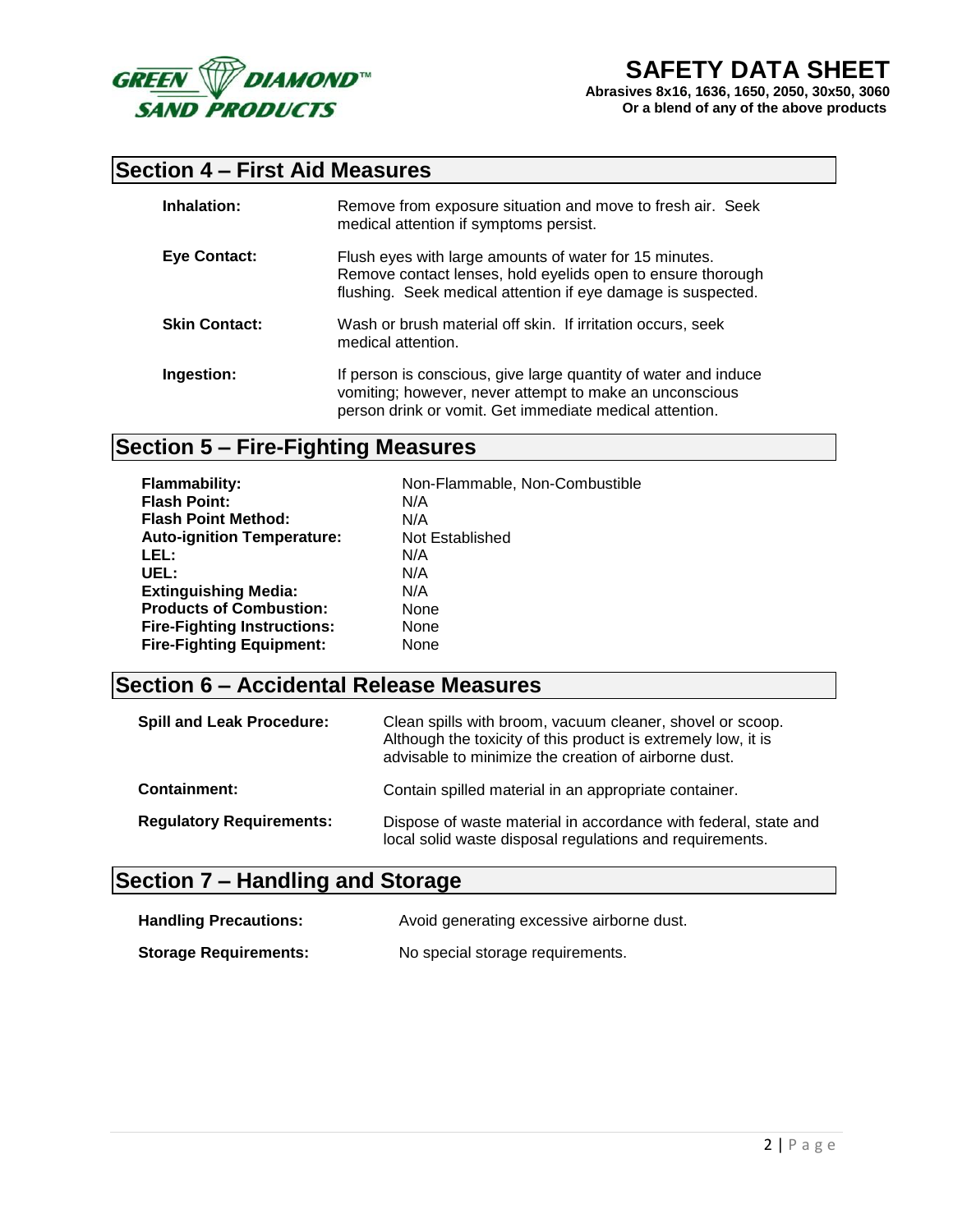

# **Section 8 – Exposure Controls / Personal Protection**

#### **Occupational Exposure Limits\***

|                               | <b>OSHA PEL</b>      |             | <b>ACGIHTLV</b>       |             | <b>NIOSH REL</b>        |             | <b>NIOSH</b>           |
|-------------------------------|----------------------|-------------|-----------------------|-------------|-------------------------|-------------|------------------------|
| <b>Ingredient</b>             | TWA                  | <b>STEL</b> | <b>TWA</b>            | <b>STEL</b> | <b>TWA</b>              | <b>STEL</b> | <b>IDLH</b>            |
| Amorphous Silica <sup>1</sup> | 10 mg/m <sup>3</sup> | N/A         | 10 mg/m <sup>3</sup>  | N/A         | $6 \, mg/m3$            | N/A         | 3000 mg/m <sup>3</sup> |
| Magnesium Oxide               | 15 mg/m <sup>3</sup> | N/A         | 10 mg/m <sup>3</sup>  | N/A         | N/A                     | N/A         | 750 mg/m <sup>3</sup>  |
| Iron Oxide (Dust)             | 10 mg/m <sup>3</sup> | N/A         | 5 mg/m <sup>3</sup>   | N/A         | mq/m <sup>3</sup>       | N/A         | 2500 mg/m <sup>3</sup> |
| Aluminum Oxide <sup>2</sup>   | 10 mg/m <sup>3</sup> | N/A         | N/A                   | N/A         | N/A                     | N/A         | N/A                    |
| Aluminum Oxide <sup>3</sup>   | 5 mg/m <sup>3</sup>  | N/A         | mg/m <sup>3</sup>     | N/A         | N/A                     | N/A         | N/A                    |
| Calcium Oxide                 | 5 mg/m <sup>3</sup>  | N/A         | 2 mg/m <sup>3</sup>   | N/A         | 2 mg/m <sup>3</sup>     | N/A         | $25 \text{ mg/m}^3$    |
| Nickel                        | mq/m <sup>3</sup>    | N/A         | 1.5 mg/m <sup>3</sup> | N/A         | 0.015 mg/m <sup>3</sup> | N/A         | 10 mg/m <sup>3</sup>   |
| Chromium Oxide                | $0.5 \text{ mg/m}^3$ | N/A         | 0.5 mg/ $m3$          | N/A         | N/A                     | N/A         | N/A                    |

<sup>1</sup>As amorphous silica and non-crystalline silicates

<sup>2</sup>As total dust

<sup>3</sup>As respirable dust

\*Refer to federal, state and local occupational exposure limits. Some jurisdictions have published limits that are different from those listed.

#### **Exposure Controls and Personal Protection**

| <b>Engineering Controls:</b>   | Provide general or local exhaust ventilation systems in order to<br>maintain airborne concentrations below occupational exposure<br>limits. Local exhaust ventilation should be used whenever<br>possible to prevent the dispersal of airborne contaminants into the<br>work area. |
|--------------------------------|------------------------------------------------------------------------------------------------------------------------------------------------------------------------------------------------------------------------------------------------------------------------------------|
| <b>Respiratory Protection:</b> | Obtain professional assistance in selecting the appropriate and<br>adequate respiratory protection. If necessary, use the appropriate<br>MSHA/NIOSH approved respirator when engineering controls are<br>not feasible.                                                             |
| <b>Protective Clothing:</b>    | Chemical protective clothing should not be required under normal<br>circumstances when using this material.                                                                                                                                                                        |
| <b>Hygiene Practices:</b>      | Never eat, drink, use tobacco products or apply cosmetics in<br>areas where hazardous chemicals are used. Employees should<br>wash their hands thoroughly prior to engaging in any of these<br>activities.                                                                         |

# **Section 9 – Physical and Chemical Properties**

Appearance and Odor:<br>
Boiling Point:<br>
Boiling Point:
and Color:
N/A **Boiling Point: Vapor Pressure (mm Hg):** N/A **Vapor Density (Air = 1):** N/A **Specific Gravity (Water = 1):** 3.0 **Melting Point:** 2650 deg. F **Evaporation Rate:** N/A **Water Solubility:** Not soluble in water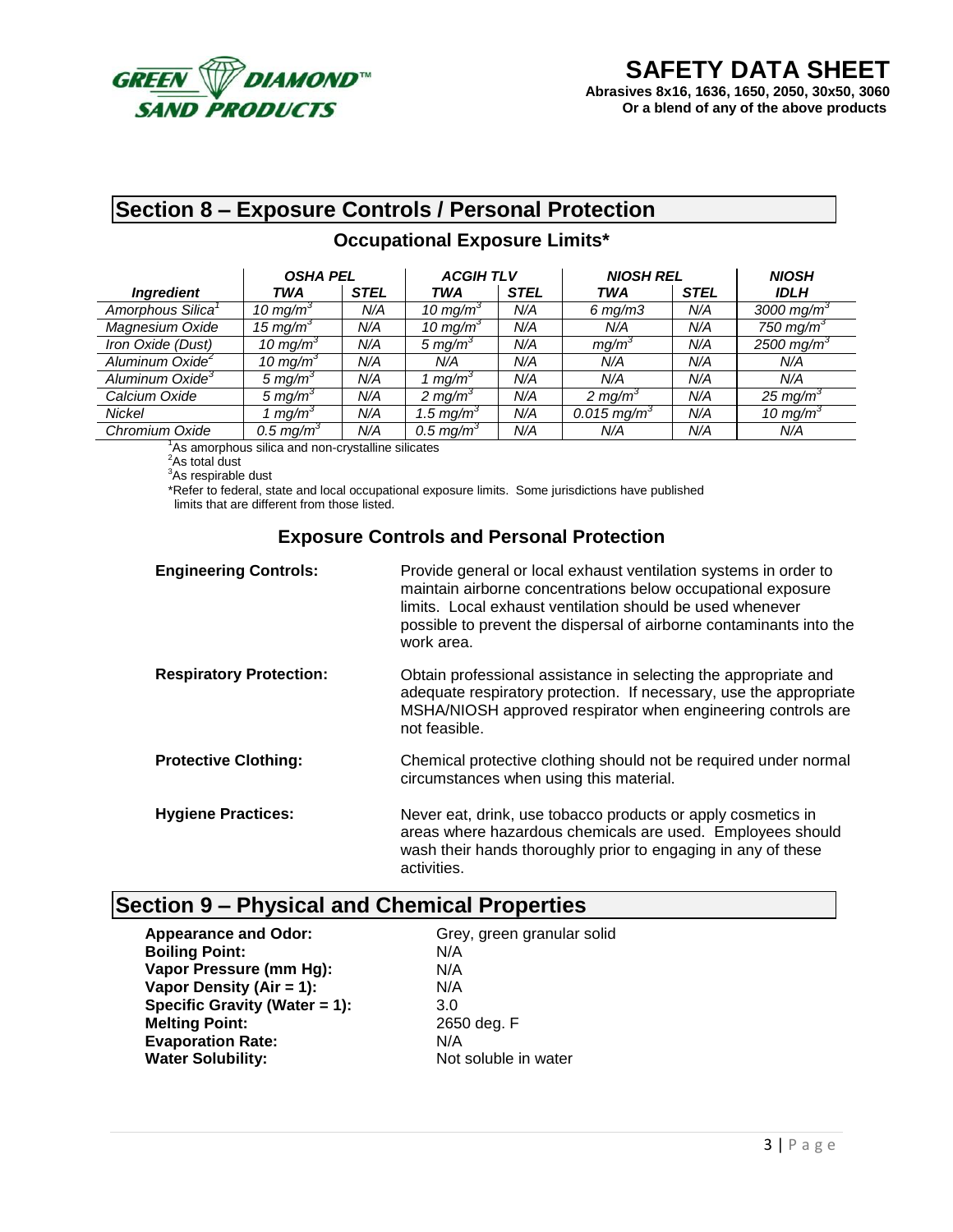

## **Section 10 – Stability and Reactivity**

**Stability:** Stable<br> **Conditions to Avoid:** Stable Conditions to Avoid: **Conditions to Avoid: Incompatibility (Materials to Avoid):** None **Hazardous Decomposition or By-Products:** None **Hazardous Polymerization:** Will Not Occur **Conditions to Avoid:** None

# **Section 11 – Toxicological Information**

|                                                                  | <b>Toxicity</b>                                                                                                                          | Carcinogenicity |             |             |  |
|------------------------------------------------------------------|------------------------------------------------------------------------------------------------------------------------------------------|-----------------|-------------|-------------|--|
| Ingredient                                                       | (LD50)                                                                                                                                   | <b>NTP</b>      | <b>IARC</b> | <b>OSHA</b> |  |
| SiO2 (Silicates - Amorphous)                                     | >10000 mg/kg                                                                                                                             | No.             | No.         | No.         |  |
| MgO (Magnesium Oxide)                                            | Not Available                                                                                                                            | No.             | No          | No          |  |
| Fe2O3 (Iron Oxide)                                               | 5500 mg/kg                                                                                                                               | No              | No          | No          |  |
| CaO (Calcium Oxide)                                              | 7340 mg/kg                                                                                                                               | No.             | No.         | No.         |  |
| Ni (Nickel) and NiO (Nickel Oxide)                               | >9000 mg/kg                                                                                                                              | No.             | No.         | No.         |  |
| Cr2O3 (Chromium Oxide)                                           | >10000 mg.kg                                                                                                                             | No              | No          | No          |  |
| <b>Target Organs:</b>                                            | May cause respiratory irritation upon exposure to high<br>airborne concentrations. May cause eye irritation if<br>material contacts eye. |                 |             |             |  |
| <b>Potential Acute Health Effects</b>                            |                                                                                                                                          |                 |             |             |  |
| Eyes:                                                            | May cause irritation to eyes                                                                                                             |                 |             |             |  |
| Skin:                                                            | May cause irritation or abrasion                                                                                                         |                 |             |             |  |
| Inhalation:                                                      | May cause irritation upon exposure to high airborne<br>concentrations                                                                    |                 |             |             |  |
| Ingestion:                                                       | May cause digestive irritation, but not expected to cause<br>adverse systemic effects                                                    |                 |             |             |  |
| <b>Potential Chronic Health Effects</b><br><b>Target Organs:</b> | Not likely to cause chronic effects to any target organs or<br>systems                                                                   |                 |             |             |  |
| <b>Medical Conditions Potentially</b>                            |                                                                                                                                          |                 |             |             |  |

#### **Toxicity Data:\***

\* See NIOSH for additional toxicity data.

**Aggravated by Overexposure:** None expected

#### **Section 12 – Ecological Information**

**Ecotoxicity:** No ecotoxicity effects known or anticipated **Environmental Fate:** N/A **Environmental Transport:** N/A **Environmental Degradation:** None